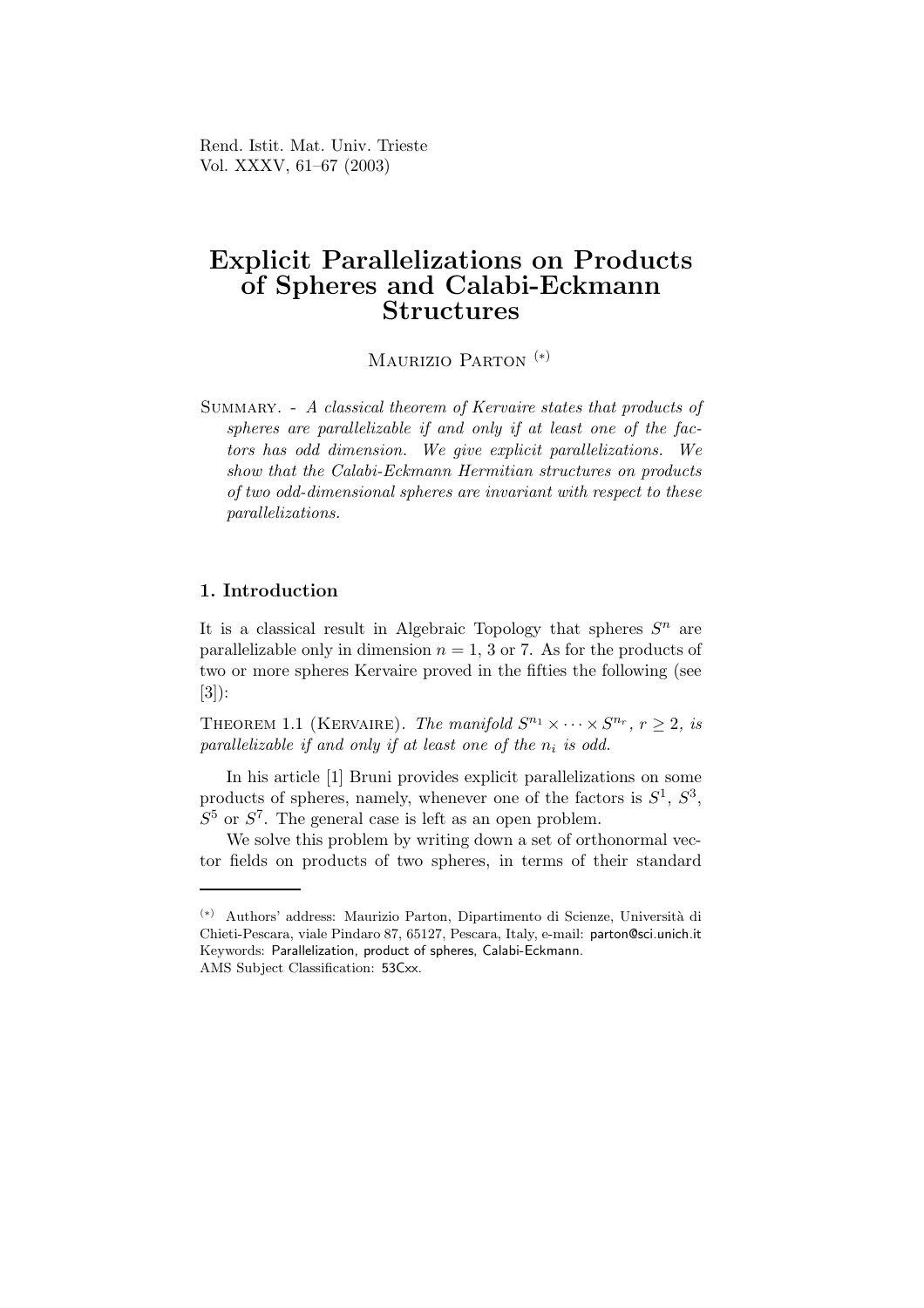#### 62 MAURIZIO PARTON

coordinates as submanifolds of Euclidean spaces. This construction can be recursively repeated to obtain an explicit orthonormal parallelization on products of any number of spheres.

A parallelized manifold  $(M, \mathcal{P})$  shares with Lie groups the property of possessing privileged finite-dimensional spaces of tensors, that is, those which are invariant with respect to the parallelization  $P$ . In the case of two odd-dimensional spheres we consider the standard almost-Hermitian structure, and prove that it is integrable: in fact, it coincides with a Calabi-Eckmann structure.

### 2. The explicit parallelization

The construction of the frame is based on formula (1), where  $\varepsilon^k$  is the trivial rank  $k$  vector bundle,  $\times$  denotes the cartesian product and ⊕ the Whitney sum of vector bundles. The equivalence sign means "isomorphic in the  $C^{\infty}$  category", and the proof is straightforward, see for instance [4].

$$
\alpha \times (\beta \oplus \varepsilon^k) \simeq (\alpha \oplus \varepsilon^k) \times \beta. \tag{1}
$$

Here and henceforth, let  $m$  and  $n$  be positive integers, and let *n* be odd. Denote by  $x = (x_1, \ldots, x_{m+1}), y = (y_1, \ldots, y_{n+1})$  the coordinates of  $S<sup>m</sup>$ ,  $S<sup>n</sup>$  respectively. It is convenient in the following to think of  $T(S^m \times S^n)$  as a Riemannian subbundle of  $T \mathbb{R}^{m+1}_{|_{S^m}} \times$  $T\mathbb{R}^{n+1}_{\scriptscriptstyle \lfloor\alpha n\rfloor}$  $\int_{\mathbb{S}^n}^{n+1}$ . Denote by  $\{\partial_{x_1},\ldots,\partial_{x_{m+1}},\partial_{y_1},\ldots,\partial_{y_{n+1}}\}$  the orthonormal frame of  $T \mathbb{R}^{m+1}_{|_{S^m}} \times T \mathbb{R}^{n+1}_{|_{S^n}}$  $\frac{n+1}{|S^n}$ .

Since n is odd, the multiplication by i defines a length 1 vector field T on  $S^n \subset \mathbb{R}^{n+1} = \mathbb{C}^{(n+1)/2}$ , and an orthogonal splitting  $T(S^n) = \eta \oplus \langle T \rangle.$ 

The following argument gives an elementary isomorphism  $\phi$  between  $T(S^m \times S^n)$  and  $\varepsilon^{m-1} \times \varepsilon^{n+1}$ , as was pointed out by Staples in [5].

Split  $T(S^n)$  in  $\eta \oplus \langle T \rangle$ , then consider it as a subbundle of  $T(S^m) \times$  $T(S^n)$  and use formula (1) to shift on the left the trivial summand. Since  $T(S^m) \oplus \varepsilon^1$  is a trivial vector bundle, a rank 2 trivial summand can be shifted on the right, again using formula (1). Now remark that  $\eta \oplus \varepsilon^2$  is trivial to obtain the trivial factor  $\varepsilon^{n+1}$ .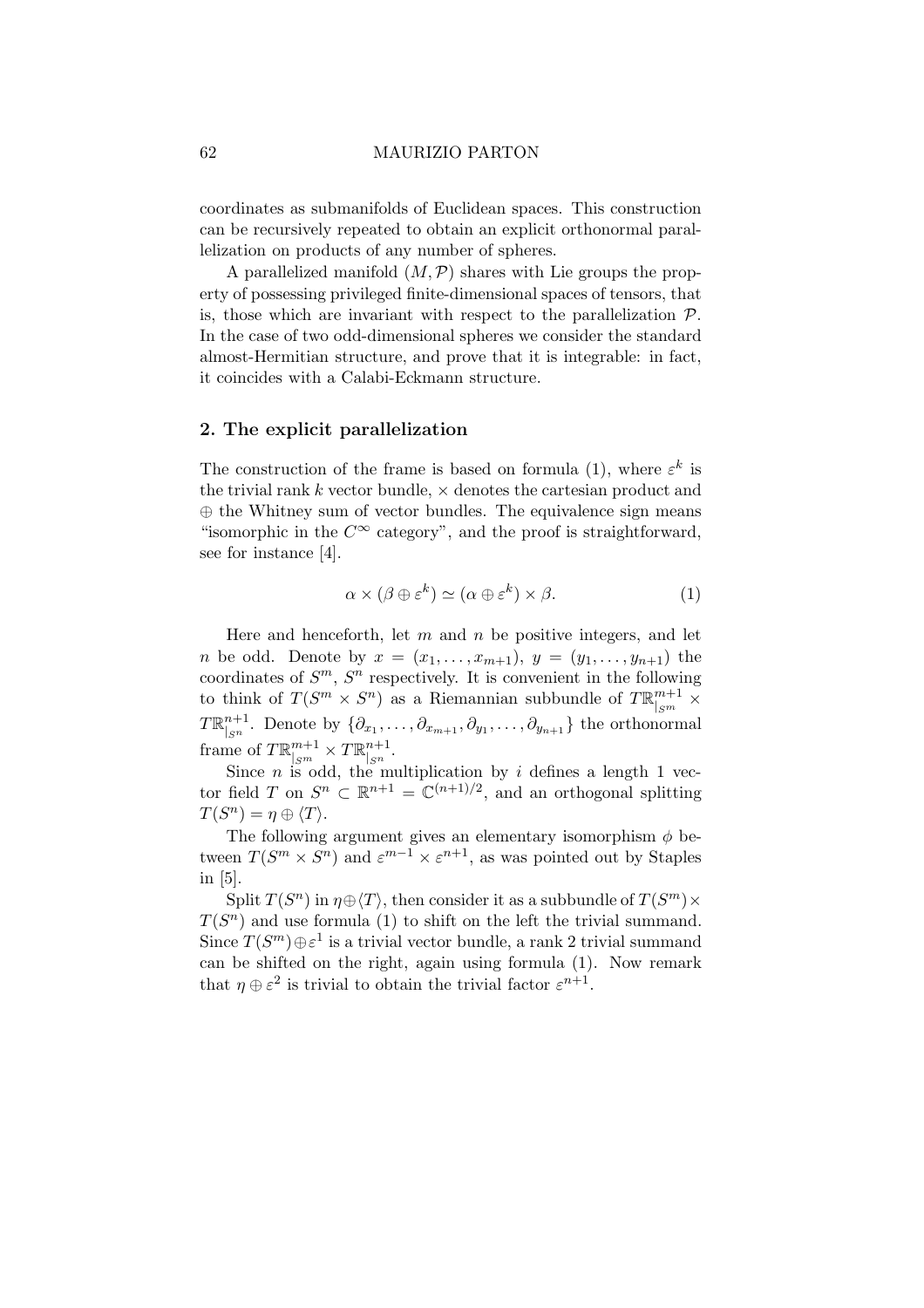In the above construction, choose  $\langle \partial_{x_m}, \partial_{x_{m+1}} \rangle$  as rank 2 trivial summand to be shifted on the right. This way, the frame

$$
\{\partial_{x_1},\ldots,\partial_{x_{m-1}},\partial_{y_1},\ldots,\partial_{y_{n+1}}\}
$$

is a trivialization of  $\varepsilon^{m-1} \times \varepsilon^{n+1}$ . Now, define the parallelization  $\mathcal P$ as the pull-back of this trivialization by means of the isomorphism φ:

$$
\mathcal{P} \stackrel{\text{def}}{=} \phi_*^{-1}\{\partial_{x_1},\ldots,\partial_{x_{m-1}},\partial_{y_1},\dot{s},\partial_{y_{n+1}}\}
$$

In order to provide formulas for  $P$  we introduce the following notation:

 $M_i \stackrel{\text{def}}{=}$  orthogonal projection of  $\partial_{x_i}$  on  $S^m$  i = 1, ...,  $m + 1$ ,  $N_j \stackrel{\text{def}}{=}$  orthogonal projection of  $\partial_{y_j}$  on  $S^n$   $j = 1, \ldots, n + 1$ . and remark that

$$
M_i = \partial_{x_i} - x_i M \qquad i = 1, \dots, m+1,
$$
  

$$
N_j = \partial_{y_j} - y_j N \qquad j = 1, \dots, n+1,
$$

where M and N denote the normal versor field of  $S^m \subset \mathbb{R}^{m+1}$  and  $S^n \subset \mathbb{R}^{n+1}$  respectively. Finally, denote by  $\{t_j\}$  the coordinates of  $T:$ 

$$
T = \sum_{j=1}^{n+1} t_j \partial_{y_j} \stackrel{\text{def}}{=} -y_2 \partial_{y_1} + y_1 \partial_{y_2} + \cdots - y_{n+1} \partial_{y_n} + y_n \partial_{y_{n+1}}.
$$

A direct computation then proves the following:

THEOREM 2.1. The frame  $P$  on  $S^m \times S^n$ , for any odd n, is composed by the vector fields

$$
\{p_1, \ldots, p_{m+n}\} \in \mathfrak{X}(S^m \times S^n) \text{ given by}
$$
  
\n
$$
p_i \stackrel{\text{def}}{=} M_i + x_i T \qquad i = 1, \ldots, m-1,
$$
  
\n
$$
p_{m-1+j} \stackrel{\text{def}}{=} y_j M_m + t_j M_{m+1} + (t_j x_{m+1} + y_j x_m - t_j) T + N_j
$$
 (2)  
\n
$$
j = 1, \ldots, n+1.
$$

REMARK 2.2. The frame  $P$  is orthonormal with respect to the product metric on  $S^m \times S^n$ , as one can check using previous theorem.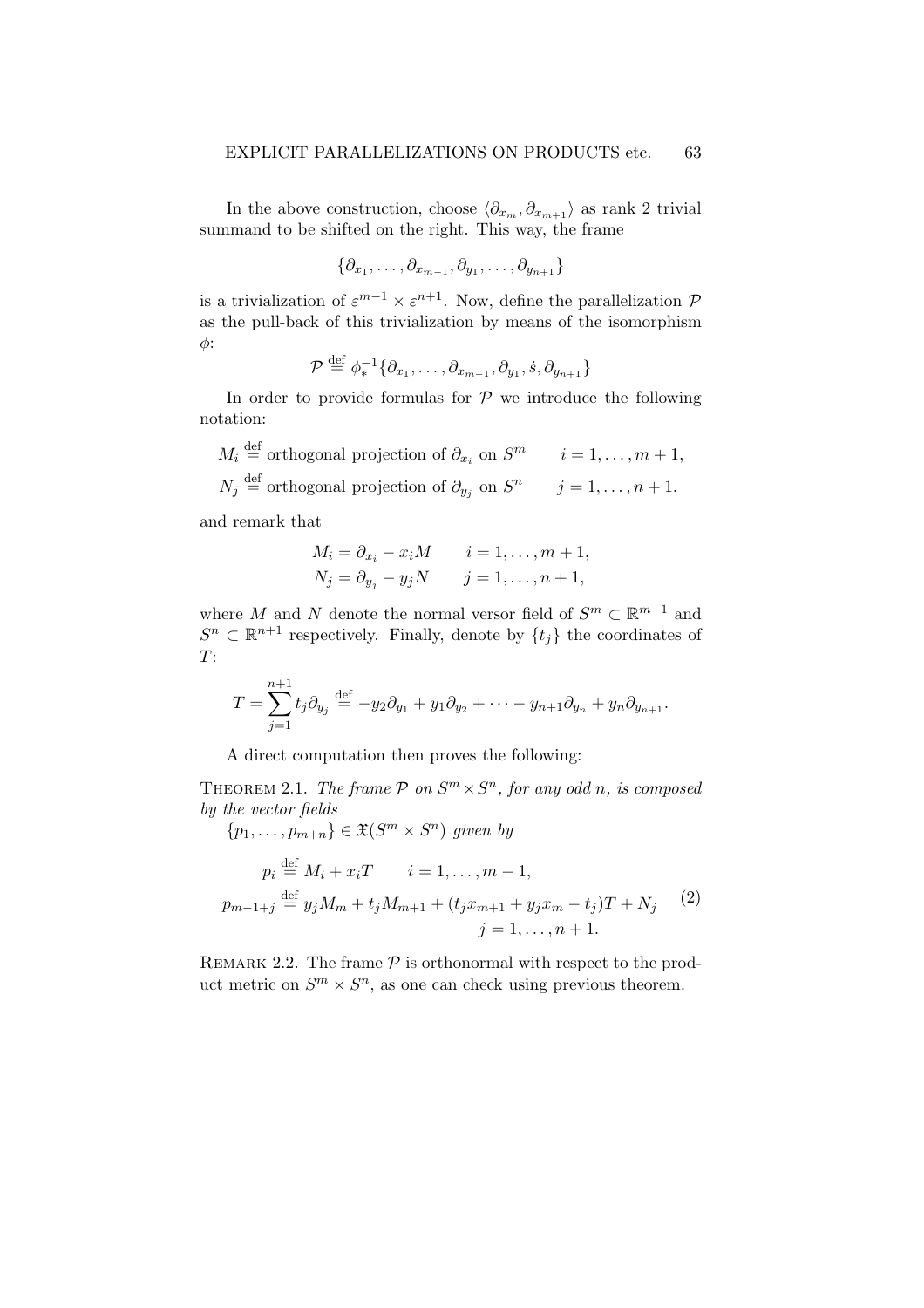#### 64 MAURIZIO PARTON

REMARK 2.3. Formula (2) can be used as a direct definition of  $P$ . In this case, Remark 2.2 becomes a Proposition stating that  $P$  is orthonormal with respect to the product metric on  $S^m \times S^n$ .

REMARK 2.4. In the particular case  $n = 1$  one can naturally define a simpler parallelization. Denote by  $\Gamma$  the infinite cyclic group generated by multiplication by  $e^{2\pi}$  in  $\mathbb{R}^{m+1} \setminus 0$ . The vector fields  $\{|x|\partial_{x_i}\}_{i=1,\dots,m+1}$  are Γ-equivariant, whence they define a parallelization  $\mathcal{B}$  on  $(\mathbb{R}^{m+1} \setminus 0)/\Gamma$ , which is well-known to be diffeomorphic to  $S^m \times S^1$  by

$$
\begin{array}{rcl} (\mathbb{R}^{m+1} \setminus 0)/\Gamma & \longrightarrow & S^m \times S^1\\ \text{[}x\text{]} & \longmapsto & (x/|x|, \log|x| \mod 2\pi). \end{array} \tag{3}
$$

Using the above map, one obtains that  $\mathcal{B} = \{b_1, \ldots, b_{m+1}\}\$  where

$$
b_i = M_i + x_i T, \t i = 1, ..., m + 1.
$$
 (4)

REMARK 2.5. To obtain a parallelization in the general case, use induction in the following way: suppose that  $S^{n_2} \times \cdots \times S^{n_r}$ ,  $r \geq 2$ , has at least one odd-dimensional factor, whence it is parallelizable. Then using formula (1) one obtains

$$
T(S^{n_1} \times \cdots \times S^{n_r}) = T(S^{n_1}) \times \varepsilon^{n_2 + \cdots + n_r}
$$
  
= 
$$
(T(S^{n_1}) \oplus \varepsilon^1) \times \varepsilon^{n_2 + \cdots + n_r - 1}
$$
  
= 
$$
\varepsilon^{n_1 + 1} \times \varepsilon^{n_2 + \cdots + n_r - 1}.
$$

#### 3. Complex structures associated to P

For any even-dimensional parallelized manifold  $(M, \mathcal{P})$  denote by  $I_{\mathcal{P}}$ the invariant almost-complex structure represented by the unitary matrix

$$
I \stackrel{\text{def}}{=} \text{diag}\left(\begin{array}{cc} 0 & -1 \\ 1 & 0 \end{array}\right)
$$

Let m and n be both odd. On  $(S^m \times S^n, \mathcal{P})$  the almost-Hermitian structure  $I_{\mathcal{P}}$  is then defined. Moreover, on  $(S^m \times S^1, \mathcal{B})$  the almost-Hermitian structure  $I_{\mathcal{B}}$  is also defined.

The following is the main theorem of this paper.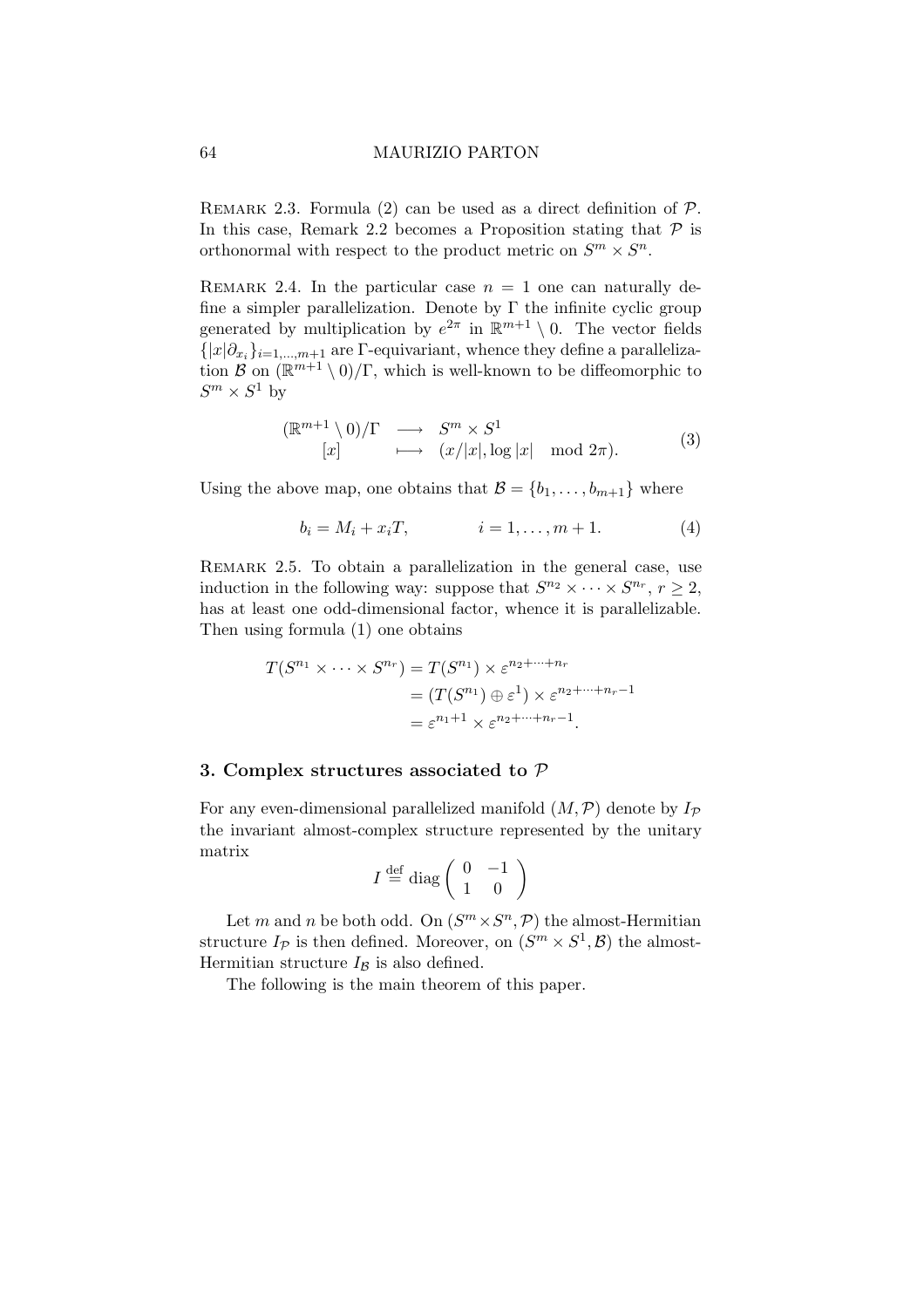THEOREM 3.1. Let m and n be odd. The almost-Hermitian structure  $I_{\mathcal{P}}$  on  $(S^m \times S^n, \mathcal{P})$  is integrable.

*Proof.* First, look at the simplest case  $n = 1$ . Recall that the Hopf complex structure on  $S^m \times S^1$  is by definition the complex structure induced by the map (3) after the identification  $\mathbb{R}^{m+1} \setminus 0 = \mathbb{C}^{(m+1)/2} \setminus$ 0. Being  $\mathcal{B}$  locally conformal to the standard frame on  $\mathbb{C}^{(m+1)/2} \setminus 0$ , the almost-complex structure  $I_{\mathcal{B}}$  on  $(S^m \times S^1, \mathcal{B})$  lifts to the standard complex structure of  $\mathbb{C}^{(m+1)/2} \setminus 0$ , hence  $I_{\mathcal{B}}$  coincides with the Hopf complex structure on  $S^m \times S^1$ . Moreover, since formulas (2) and (4) imply that P and B differ by an element of  $GL((m + 1)/2, \mathbb{C})$ , we obtain that  $I_{\mathcal{P}}$  coincides with the Hopf complex structure on  $S^m \times S^1$ , and therefore it is integrable.

We need now to recall the complex Hopf fibration. It is by definition the restriction to  $S^m$  of the canonical projection  $\mathbb{C}^{(m+1)/2} \to$  $\mathbb{CP}^{(m-1)/2}$ , and the tangent bundle  $TS^m$  is decomposed under this fibration into a horizontal and a vertical subbundle. We denote by  $H$ the horizontal subbundle, whereas the vertical subbundle is spanned by the vector field S induced by the multiplication by i in  $\mathbb{C}^{(m+1)/2}$ .

The Hopf complex structure on  $S^m \times S^1$  turns out to be induced on H by the complex structure of  $\mathbb{CP}^{(m-1)/2}$ , whereas S is mapped onto the unitary vector field tangent to  $S^1$ .

Using the Hopf fibrations for  $S^m$  and  $S^n$ , and collecting all these arguments, we obtain the following decomposition for the tangent bundle of  $S^m \times S^n$ , where<br>the horizontal subbundles  $\mathcal{H}_1$  and  $\mathcal{H}_2$  are closed under  $I_{\mathcal{P}}$ :

$$
T(S^m \times S^n) = \mathcal{H}_1 \oplus \langle S \rangle \oplus \mathcal{H}_2 \oplus \langle T \rangle.
$$

To prove the integrability of  $I_p$  for all odd n, we consider its torsion tensor N, and we show that  $N(X, Y) = 0$  for all  $X, Y \in$  $T(S^m \times S^n)$ .

First case: X, Y both in  $\mathcal{H}_1$  or both in  $\mathcal{H}_2$ . Then  $N(X, Y) = 0$ since  $I_{\mathcal{P}}$  is a Hopf complex structure.

Second case: X in  $\mathcal{H}_1$  or in  $\mathcal{H}_2$ , and Y in  $\langle S \rangle \oplus \langle T \rangle$ . Then  $N(X, Y) = 0$  since  $I_P$  is a Hopf complex structure.

Third case: X, Y both in  $\langle S \rangle \oplus \langle T \rangle$ . Then  $N(X, Y) = 0$  since  $I_P$ is a Hopf complex structure.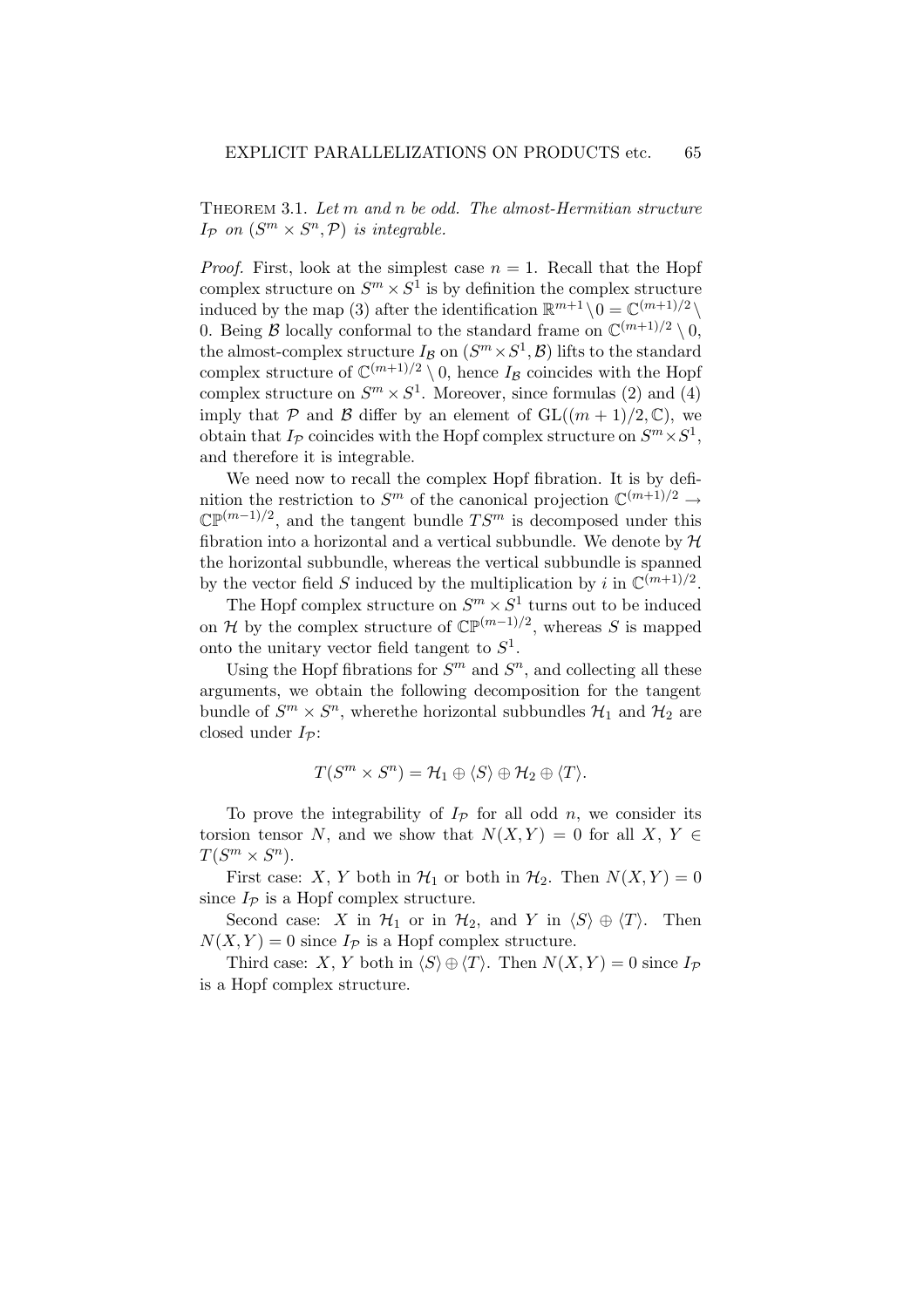#### 66 MAURIZIO PARTON

Fourth case: X in  $\mathcal{H}_1$  and Y in  $\mathcal{H}_2$ . Then  $N(X, Y) = 0$  since  $\mathcal{H}_1$ and  $\mathcal{H}_2$  are closed under  $I_{\mathcal{P}}$ .  $\Box$ 

#### 4. Calabi-Eckmann revisited

We now briefly recall the definition of Calabi-Eckmann complex structure  $I^{m,n}$  on  $S^m \times S^n$ , for odd m and n, as given in the classical paper [2].

Denote by  $(z_i, z'_j)$  the complex coordinates of  $\mathbb{C}^{(m+1)/2} \times \mathbb{C}^{(n+1)/2}$ , and by  $V_{\alpha,\beta}$  the open subset of  $S^m \times S^n$  given by  $z_{\alpha}z_{\beta}' \neq 0$ . Then the maps

$$
\phi_{\alpha,\beta} : \quad V_{\alpha,\beta} \quad \longrightarrow \quad \mathbb{C}^{(m-1)/2} \times \mathbb{C}^{(n-1)/2} \times (\mathbb{C}/\mathbb{Z}^2) (z_i, z_j) \quad \longmapsto \quad (z_i/z_\alpha, z_j/z_\beta, [(\ln z_\alpha + i \ln z'_\beta)/2\pi i])
$$
 (5)

turn out to define complex coordinates for a complex structure  $I^{m,n}$ on  $S^m \times S^n$ . I<sup>m,n</sup> is called a *Calabi-Eckmann complex structure* on  $S^m \times S^n$ .

THEOREM 4.1. The complex structure  $I_{\mathcal{P}}$  on  $S^m \times S^n$  coincides with the Calabi-Eckmann complex structure  $I^{m,n}$ , namely:

$$
I^{m,n}(p_i) = p_{i+1} \t\t if i is odd,I^{m,n}(p_i) = -p_{i-1} \t\t if i is even.
$$

*Proof.* It is clear from formula (5) that the Hopf fibration  $S^m \times S^n \to$  $\mathbb{CP}^{(m-1)/2} \times \mathbb{CP}^{(n-1)/2}$  is locally given by the canonical projection

$$
\mathbb{C}^{(m-1)/2} \times \mathbb{C}^{(n-1)/2} \times (\mathbb{C}/\mathbb{Z}^2) \longrightarrow \mathbb{C}^{(m-1)/2} \times \mathbb{C}^{(n-1)/2}.
$$

Using notation as in Theorem 3.1, this means that  $I^{m,n}$  is induced on  $\mathcal{H}_1 \oplus \mathcal{H}_2$  by the complex structure of  $\mathbb{CP}^{(m-1)/2} \times \mathbb{CP}^{(n-1)/2}$ , and a computation shows that  $I^{m,n}(S) = T$ . The argument of Theorem 3.1 ends the proof.  $\Box$ 

#### **REFERENCES**

[1] M. Bruni, Sulla parallelizzazione esplicita dei prodotti di sfere, Rend. di Mat. VII (1992), no. 12, 405–423.